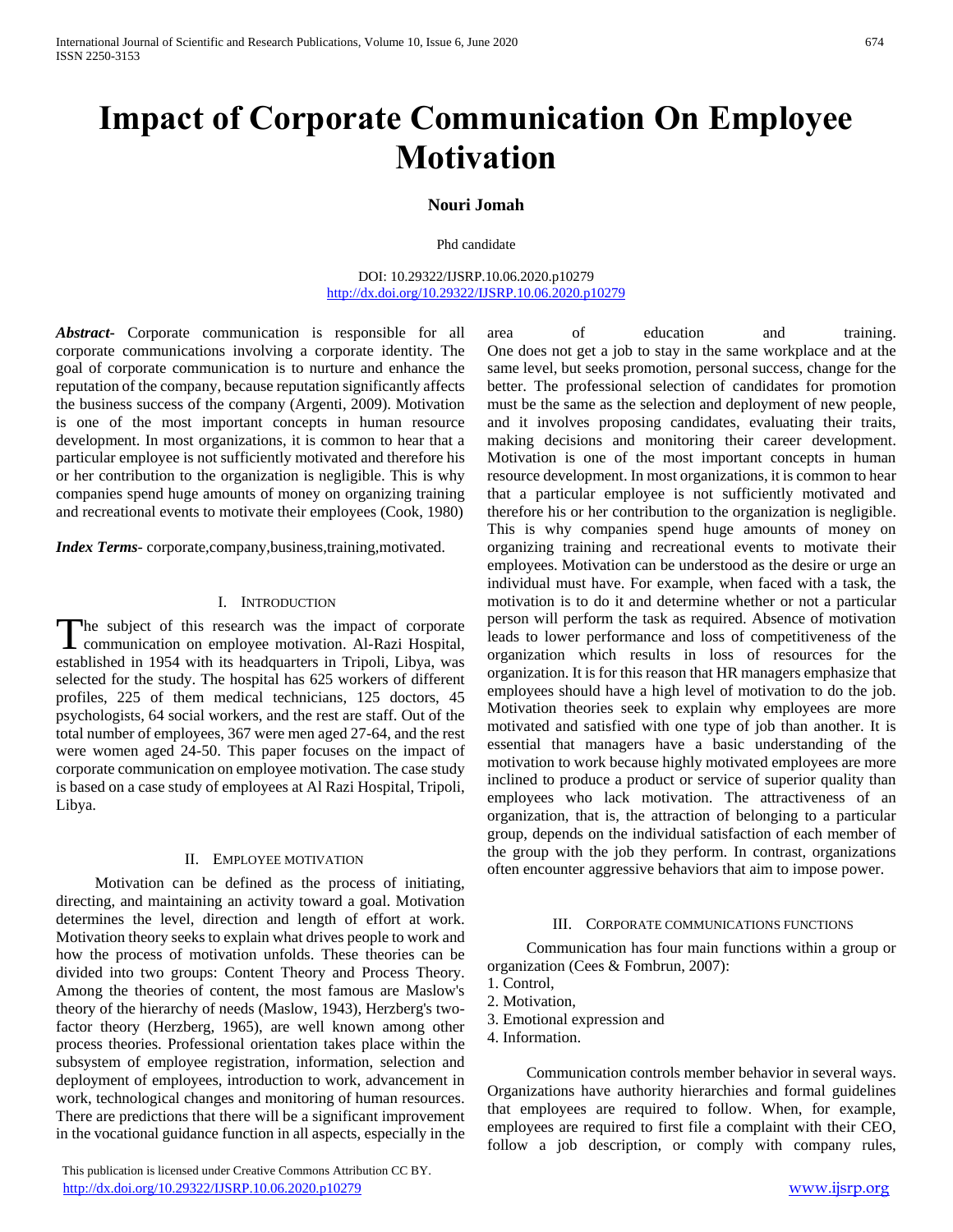communication performs a controlling function. However, informal communication also controls behavior. When working groups "harass" a member who produces too much and makes the rest of the group look bad, they informally communicate and control the member's behavior. Communication encourages motivation by explaining to employees what needs to be done, how to do well, and what can be done to improve performance. Forming specific goals, feedback on progress toward goals, and reinforcing desired behaviors stimulate motivation and require communication. For many employees, their work group is the primary source of social interaction. Intra-group communication is the basic mechanism by which members show either their frustration or their sense of satisfaction. Communication, then, provides a release for the emotional expression of feelings and for the fulfillment of social needs. The final function that communication performs relates to its role in facilitating decision making. It provides the information individuals and groups need to bring in by uploading data to identify and evaluate alternative choices. There are several steps to establishing effective communication, such as (Argenti, 2009): 1. increasing awareness of communication,

- 
- 2. use and understanding of the verbal message,
- 3. use and understanding of non-verbal cues,
- 4. listening and responding to others in a thoughtful way,
- 5. careful listening is the key to effective listening,
- 6. not making conclusions before hearing what the other person has to say.
- 7. interruption of the interlocutor,
- 8. A deep understanding of human interaction.

 Because interpersonal communication takes place whenever we interact with other people, we learn communication skills from birth. The result of communication is the communicator's responsibility to try something else if he does not get the result he wants in communication. Whether the message is right or wrong communication is an effective means of creating trust.

# IV. RESEARCH RESULTS

 The subject of this research is the impact of corporate communication on employee motivation. Al-Razi Hospital, established in 1954 with headquarters in Tripoli, Libya, was selected for this research. The hospital has 625 workers of different profiles, 225 of them medical technicians, 125 doctors, 45 psychologists, 64 social workers, and the rest are staff. Of the total number of employees, 367 were men aged 27-64, and the rest were women aged 24-50 (Libya, 2009).

 During the preparation of this research, a separate questionnaire was prepared in order to collect the data required for the research. The first part of the questionnaire contained four questions that addressed the demographic characteristics of the respondents. The rest of the questionnaire is divided into three

parts. The first part focused on internal business communication and contained eleven questions. Respondents were offered closedtype responses on a five-point Likert-type scale, namely:

- 1. I disagree at all,
- 2. I generally disagree,
- 3. neither agree nor disagree,
- 4. I generally agree,
- 5. I totally agree.

 The second part of the questionnaire examined respondents' views on the state of corporate culture. On the same principle, respondents were offered answers to eleven questions. The third part of the questionnaire examined the motivation of employees in the same model for the previous two parts of the questionnaire. 250 printed questionnaires were prepared and distributed to employees in all departments of the hospital; 207 fully completed questionnaires were selected for the survey. The research focuses on the impact of corporate communication on employee motivation in the case of Al Razi Hospital, Tripoli, Libya, where the survey was conducted in September 2019. The IBM SPSS statistical program (frequencies, descriptives, chisquare test, association measures) was used to analyze the data collected. The paper is based on general and specific hypotheses that are derived from the subject of the research. The general hypothesis was: "Better motivated workers have higher productivity, and this is what internal corporate communication can contribute most to." Specific hypotheses that was used in the research

 H1: "If there is internal corporate communication with individuals within the organization, then those individuals will be more interested in performing their tasks better."

 H2: "If there is timely, credible and transparent communication in the organization then the organization will be more successful and productive."

 H3: "If the organization is more successful and productive due to internal corporate communication, the employees in the organization will be more motivated to work."

 H4. "If there is good internal communication in the organization, then it increases the confidence of employees towards their superiors."

 The Table 1 shows the value of the association measures (G  $= .376$ , p  $\langle 0.05 \rangle$  indicating that the relationship is positive and moderate, that is, if more respondents accept the assertion that the Employees are motivated to perform their tasks effectively and efficiently, the more it supports the assertion, positioning itself as successful and productive. Knowledge of the level of acceptance of the first claim improves the prediction of acceptance of the second claim by 37.6%. Pearson's (Pearson's R coefficient) linear correlation  $r = .235$ ,  $p < .05$  indicates that there is a statistically significant positive weak relationship between the tested variables.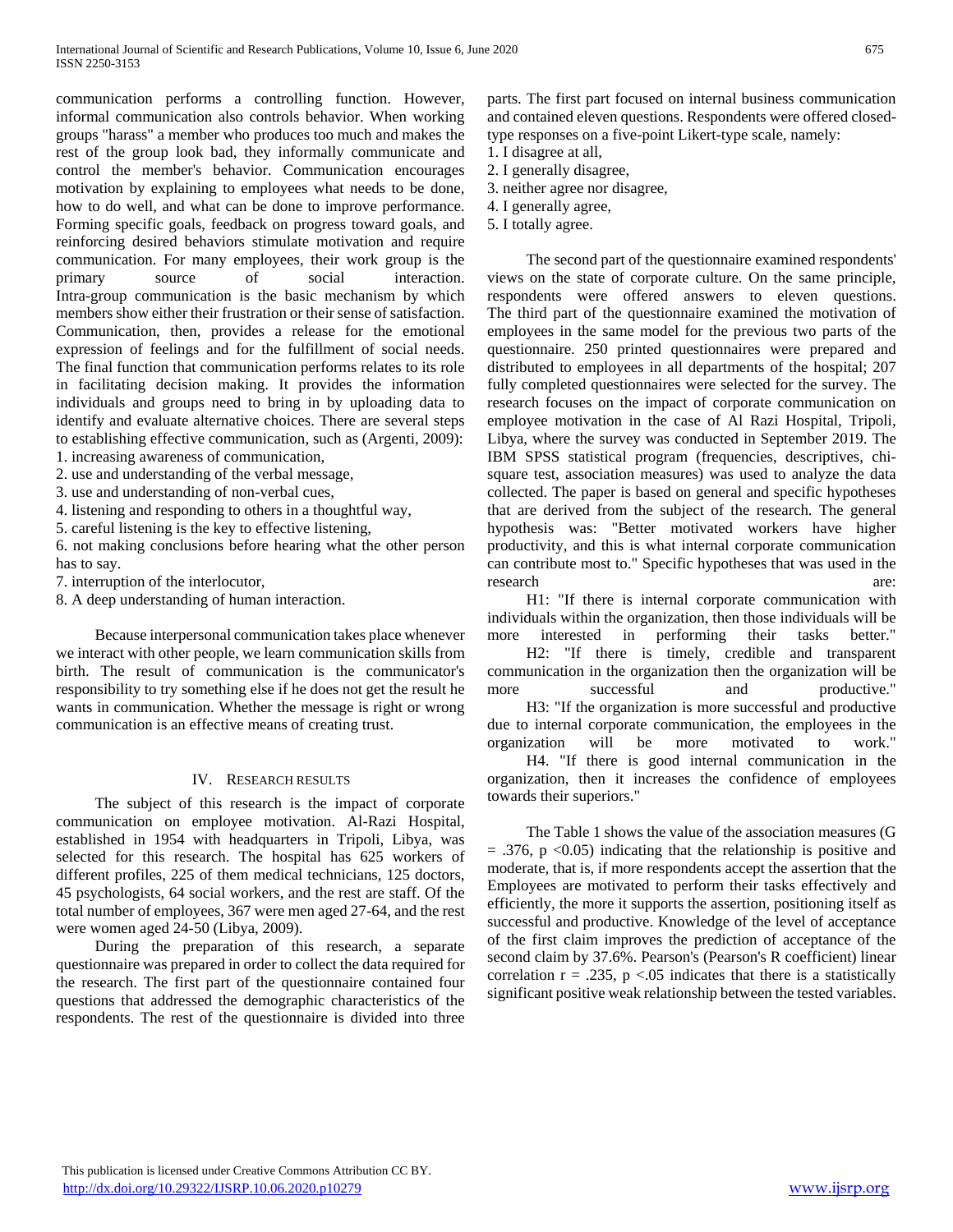|                                  |                                      | Value       | Asymp.<br>Error <sup>a</sup> | Std.Approx. T <sup>b</sup> | Approx. Sig.      |
|----------------------------------|--------------------------------------|-------------|------------------------------|----------------------------|-------------------|
| Ordinal by Ordinal               | Gamma<br><b>Spearman Correlation</b> | .376<br>260 | .092<br>.068                 | 3.754<br>3.856             | .000<br>.000c     |
| Interval by Interval Pearson's R |                                      | .235        | .074                         | 3.464                      | .001 <sup>c</sup> |
| N of Valid Cases                 |                                      | 207         |                              |                            |                   |

**Table 1. Significance of correlation of tested variables**

a. Not assuming the null hypothesis.

Symmetric Measures

b. Using the asymptotic standard error assuming the null hypothesis.

c. Based on normal approximation.

 Based on the examination of the general hypothesis, several respondents accepted the claim that Employees are motivated to perform their tasks effectively and efficiently, so that most of them support the claim that the organization is positioned as successful and productive. Pearson's R coefficient of linear correlation  $r =$ .235,  $p \leq 0.05$  showed that there was a statistically significant positive weak correlation of the tested variables, and we conclude that the general (basic) hypothesis was confirmed.

 On similar way, all other hypothesis was confirmed. Based on the examination of the first special hypothesis, several respondents accept the claim that Internal Corporate Communication is directed at individuals, and supports the claim that Employees are interested in tasks. Pearson's linear correlation coefficient  $r = .115$ ,  $p < 0.05$  indicates that there is a statistically significant positive weak correlation between the tested variables. and we conclude that the first particular hypothesis was confirmed. Based on the examination of the second specific hypothesis, several respondents accepted the claim that Organizational Communication is timely, credible and transparent, and supports the claim that the organization is positioned as successful and productive. The Pearson linear correlation coefficient  $r = .683$ , p <0.05 indicates that there is a statistically significant positive strong relationship between the tested variables and we conclude that the second special hypothesis was confirmed.

 Based on the examination of the third special hypothesis, more respondents accept the statement: The success and public recognition of the organization in which I work motivates me to work more dedicatedly in it and supports the claim that: Employees are interested in continuously improving the quality of their work contribution. The Pearson linear correlation coefficient  $r = .641$ ,  $p < 0.05$  indicates that there is a statistically significant positive strong relationship between the tested variables and we conclude that the third auxiliary hypothesis was confirmed.

 Based on the examination of the fourth special hypothesis, more respondents accept the claim that Good internal communication has a positive impact on the performance and

 This publication is licensed under Creative Commons Attribution CC BY. <http://dx.doi.org/10.29322/IJSRP.10.06.2020.p10279> [www.ijsrp.org](http://ijsrp.org/)

productivity of the organization and supports the claim that Employees have confidence in management. The Pearson linear correlation coefficient  $r = .606$ ,  $p < 0.05$  indicates that there is a statistically significant positive strong relationship between the tested variables and we conclude that the fourth special hypothesis was confirmed.

 Based on the results obtained, we can conclude that the organization has not sufficiently developed awareness of employees about the necessary communication. It is recommended that the organization conduct training for some (or all) employees in the field of communication science, with practical examples from other organizations, in order to raise employee awareness of the importance of corporate communication.

 Based on the results obtained, we can conclude that employees are not sufficiently represented in decision making at the organization level, nor can they be influenced in any way, which is the result of poor communication with and among the managers of the organization. It is recommended that measures be put in place that imply an obligation for managers to pass on all necessary information to employees in order to achieve the goals of the organization.

## V. CONCLUSION

 The modern world is engulfed by accelerated change as industrial technology gives way to information technology, and the traditional way of organizing is greatly transformed and adapted to the requirements of the 21st century. All this changed the concept, structure and appearance of a traditional organization. Organizations where people work are constantly changing and evolving, creating new trends and problems that require consideration and resolution. New trends and emerging circumstances also have a direct impact on human resource management such as growing competition, international business management, technological innovation, compliance with current